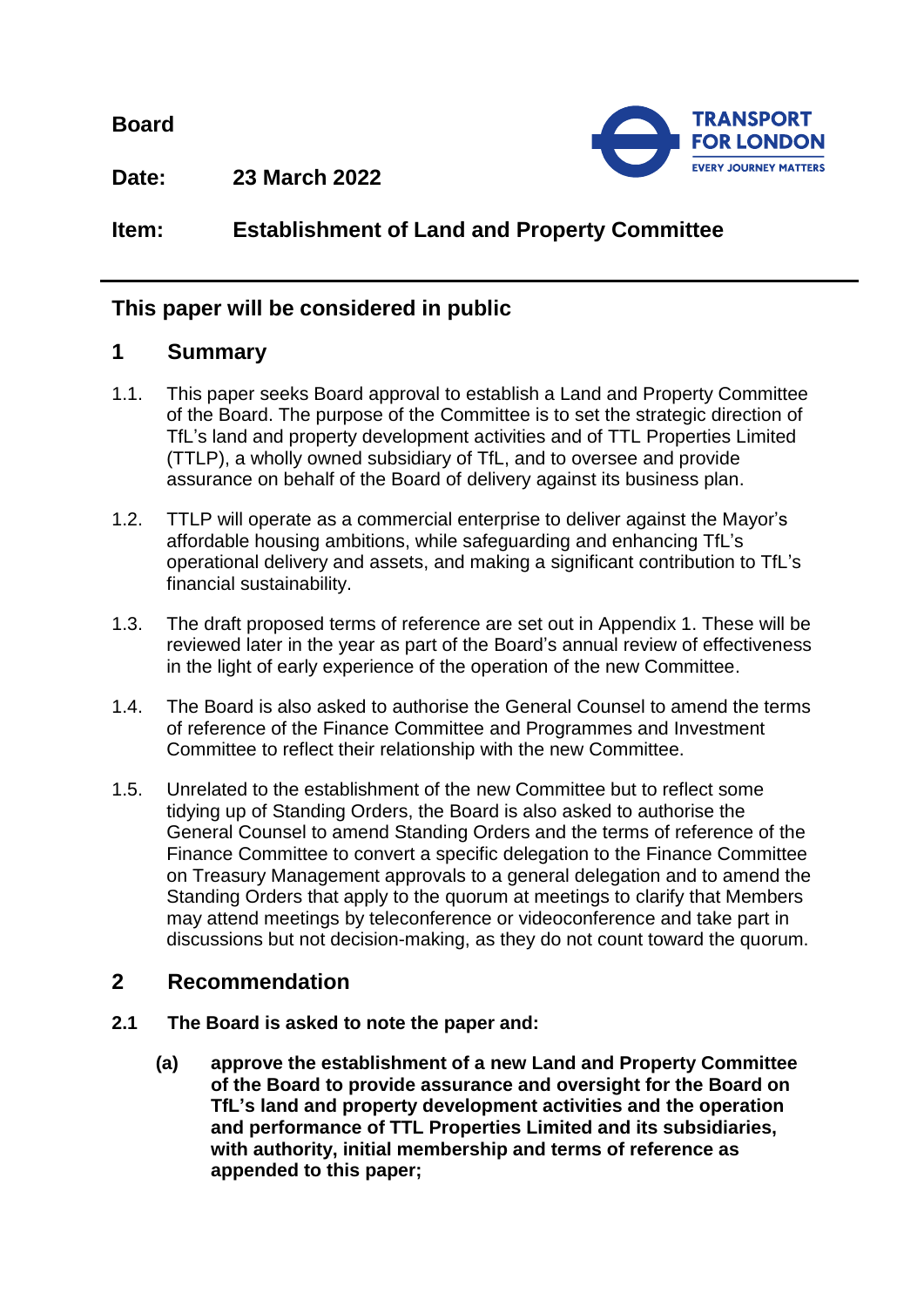- **(b) approve the amendment of the terms of reference for each of TfL's other Committees and Panels, as described in this paper, to reflect establishment of the new Committee;**
- **(c) approve the conversion of the specific delegation by the Board on 29 July 2020 to the Finance Committee in relation to the approval of Treasury Management matters that are reserved to the Board to a general delegation to the Finance Committee; and**
- **(d) authorise the General Counsel to implement the changes to Standing Orders and terms of reference for Committees and Panels as described in the approvals listed above and this paper.**

### **3 Background**

- 3.1 The Mayor is committed to tackling the housing crisis in London and to build on his record-breaking delivery of genuinely affordable homes during his first term as Mayor. In October 2021, he appointed Lord Kerslake to lead a housing delivery review to further improve and streamline housing development across the Greater London Authority (GLA) Group and deliver more of the genuinely affordable homes Londoners need.
- 3.2 The effective use of TfL's land to generate income and to contribute to the Mayor's housing ambition is an important contribution to TfL's Financial Sustainability Plan. The Finance Committee has received regular updates on how TfL intends to deliver against those two aims, while safeguarding TfL's operational delivery and assets.
- 3.3 TTLP is a wholly owned subsidiary of TfL and will operate as a commercial enterprise to deliver against the Mayor's affordable housing ambitions, while safeguarding TfL's safeguarding operational delivery and assets and contributing to TfL's financial sustainability.
- 3.4 On 8 December 2021, the Board considered papers on the 2021 Board Effectiveness Review and on the Membership of TfL and its Committees and Panels and supported the proposal to establish a Land and Property Committee in 2022, following the outcome of the Kerslake Review.

## **4 Land and Property Committee**

- 4.1 The proposed membership and terms of reference of the Land and Property Committee are attached as Appendix 1. These include the Board Members previously proposed for appointment.
- 4.2 As the governance arrangements for TTLP are developed, the terms of reference of the Committee may need to be updated. These will be reviewed as part of the Board Effectiveness Review 2022, which will be externally led, in the light of initial experience in the operation of the Committee.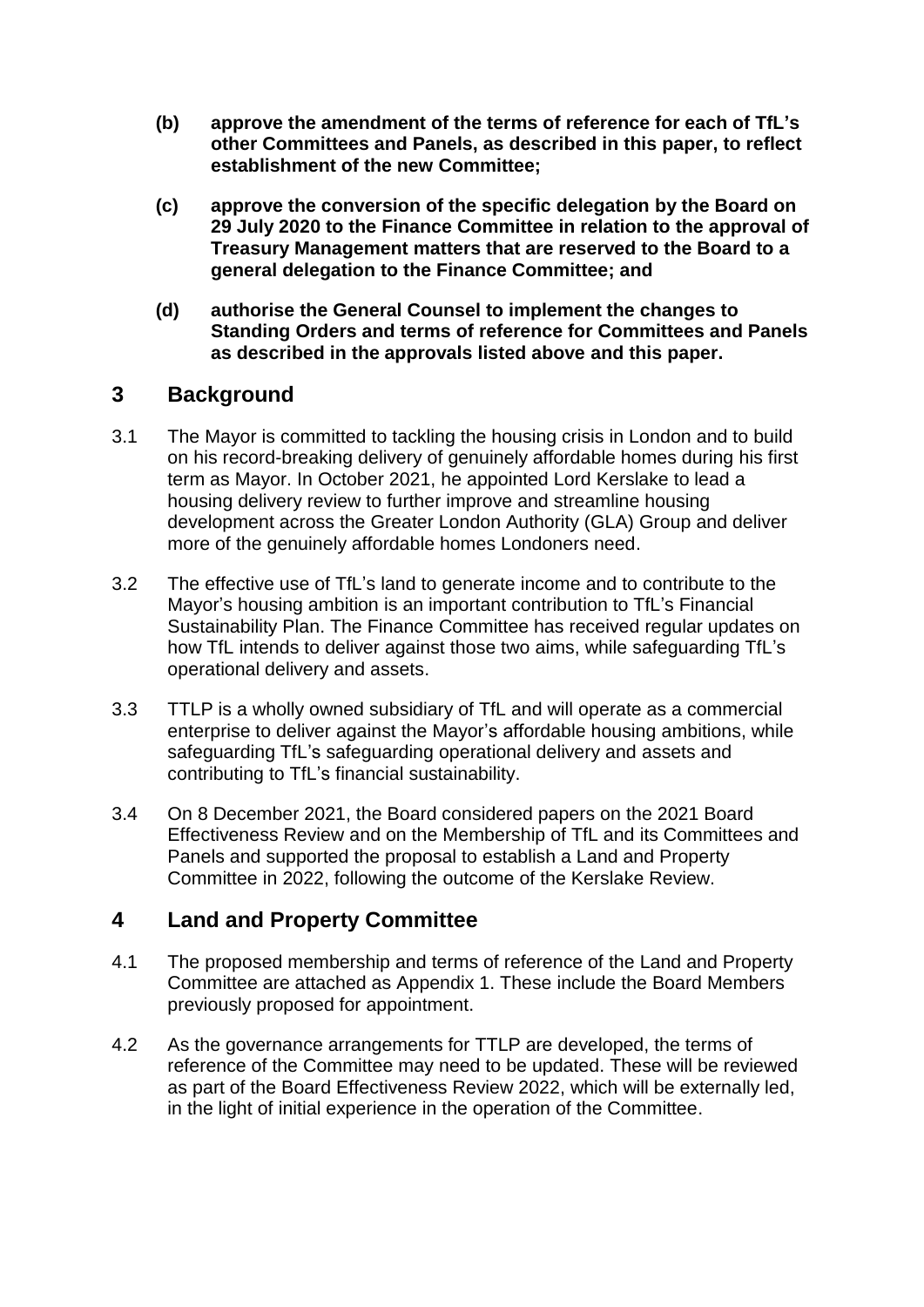- 4.3 The terms of reference of the Finance Committee and the Programmes and Investment Committee include provisions for the management of business that may fall within the remit of either Committee. It is proposed that their terms of reference be updated to include similar provisions in relation to the Land and Property Committee.
- 4.4 The terms of reference of the Finance Committee currently includes a section on Commercial Development, which will now largely fall within the Land and Property Committee, though it is proposed that the financing arrangements for TTLP will remain within the remit of the Finance Committee.
- 4.5 TTLP may in due course propose raising debt outside TfL to support its activities; those matters will remain within the remit of the Finance Committee.

#### **5 Other proposed changes to Standing Orders and Terms of Reference**

- 5.1 In addition to the changes to Standing Orders and the terms of reference of Committees in relation to the establishment of the new Committee, it is requested that two further changes be made.
- 5.2 On 29 July 2020, the Board made a specific delegation to the Committee for 2020/21 and future years in relation to the approval of the following strategies and policies, which are matters reserved to the board:
	- (a) the Treasury Management Strategy (TMS) including the lnvestment Strategy, the Borrowing Strategy, the Liquidity Strategy, the Risk Management Strategy and the Counterparty Exposure Limits;
	- (b) any changes to the TMS during any year;
	- (c) the Treasury Management Policies; and
	- (d) the TfL Group Policy Relating to the Use of Derivative Investments.
- 5.3 On 16 March 2021, the Board made a specific delegation to the Committee for 2021/22 and future years in relation to approval of the Investment Strategy for Non-Financial Assets (IMS) and any changes to the IMS during the course of any year.
- 5.4 Elsewhere on the agenda for this meeting, the exercise of these authorities is reported in items on Matters Arising and the regular report from the meeting of the Finance Committee.
- 5.5 It is proposed that these specific delegations be converted to a general delegation. This requires an update to the Finance Committee terms of reference and an amendment to the list of matters reserved to the Board in Standing Orders. The exercise of the general delegation will continue to be reported to the Board through the regular reports of the meetings of the Finance Committee.